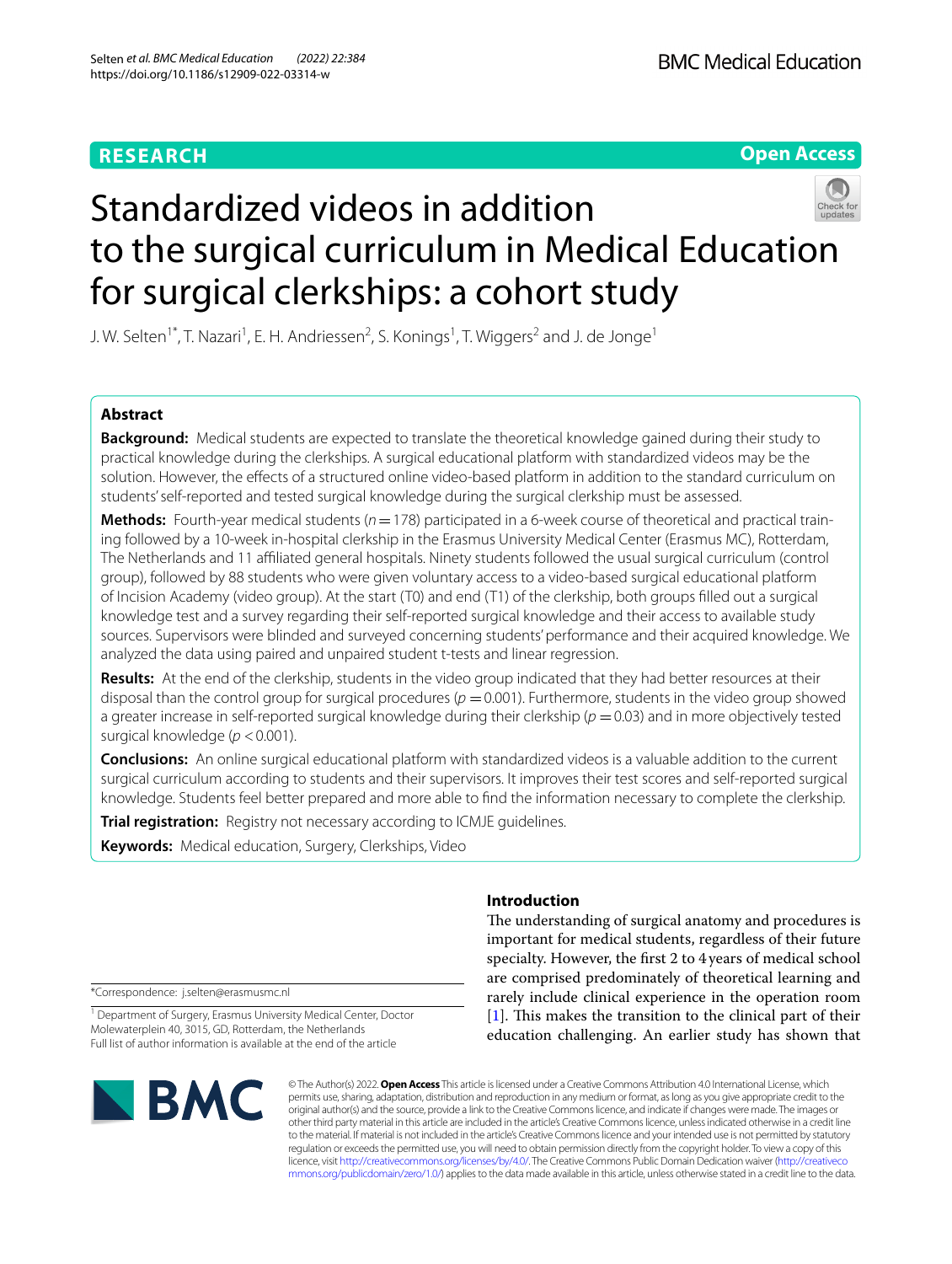instruction in performing specifc skills and procedures improves individuals' evaluated competence in performing that skill [\[2](#page-9-1)].

In the Netherlands, the medical training consists of a three-year bachelor program and a three-year master program, but the specifc content of the curricula may vary among universities  $[1]$  $[1]$ . The bachelor program is predominantly theoretical learning and the master program involves practical learning through clerkships. The surgical master program at the Erasmus University Medical Center (Erasmus MC), Rotterdam, The Netherlands consists of a 6-week preparatory course prior to a 10-week surgical clerkship. The preparatory course involves e-learnings, web-lectures, and texts from books and articles, accompanied by hands-on workshops, discussion meetings, and lectures led by attending physicians or faculty.

Although medical students complete a 6-week preparatory course together, for the 10-week clerkship students are allocated in the academic or afliated general hospitals. These hospitals all have their specialties and diferences in patient populations based on their unique clinical profle. Students, therefore, might not have the opportunity to see the same surgical procedures. It may thus occur that some medical students see liver transplantations and Whipple's procedures whereas other see general surgical procedures such as inguinal hernia repair and laparoscopic cholecystectomies. Additionally, individual surgeons might have their own approach and preferences for a certain procedure which hinders students to learn a standardized approach. Lastly, not all surgeons provide the same explanation before, during, or after surgical procedures and not all students dare to ask questions about the procedures in the operating room (OR). However, a similar level of understanding of basic surgical procedures for all students at the end of their medical training is important, regardless of their future

specialization. To cope with this unbalance in the clinical palette between diferent clinics and with the instruction styles of individual surgeons, a list of 10 common practical key surgical procedures was composed that all our students should have knowledge about at the end of their clerkship (Table [1](#page-1-0)).

Video instruction can help to fll the gap between theoretical instruction of surgical, clinical and anatomical knowledge and expert hands-on instruction or as an independent teaching module [\[3](#page-9-2)]. Medical students and surgical trainees frequently use online video resources for their learning, which often includes viewing surgical videos on YouTube [\[3](#page-9-2)]. However, YouTube is not an accredited medical educational resource, and any individual or organization can upload videos to the site. The content is not organized by quality, but rather search results appear in order of popularity and other algorithms. Another study found that the highest-ranked laparoscopic cholecystectomy videos on YouTube displayed suboptimal technique; furthermore, half of the videos exhibited unsafe maneuvers and only 10% demonstrated a satisfactory critical view of safety [\[4](#page-9-3)]. Additionally, the videos lacked an explanation of pre- and postoperative aspects such as indications, complications, surgical anatomy and information regarding patient selection that were deemed essential knowledge for surgical trainees [\[5](#page-9-4)].

Consequently, we provided students access to a structured online video-based surgical educational platform with standardized, high-quality educational videos [\[6\]](#page-9-5). It has been designed to prepare students and residents for specifc surgical procedures and contained over 300 surgical video demonstrations at the moment of the study, including the aforementioned 10 determined key-procedures. All available courses on the platform include a step-by-step description and video-demonstration of a skill or surgical procedure. Additionally, each course is accompanied by supplemental introductory, preoperative

<span id="page-1-0"></span>**Table 1** Ten preselected courses that were considered mandatory for all students (control group and video group) to study during the clerkship

| Toenail avulsion                                |
|-------------------------------------------------|
| Inguinal Hernia Repair - Open - Indirect Hernia |
| Cholecystectomy - Laparoscopic                  |
| Appendectomy - Laparoscopic                     |
| Lumpectomy - General Principles                 |
| Carpal Tunnel Release - Cadaver                 |
| Lipoma Excision                                 |
| Abdominal Wall Incision - Midline               |
| Colectomy - Laparoscopic (Right)                |
| Colectomy - Open (Left)                         |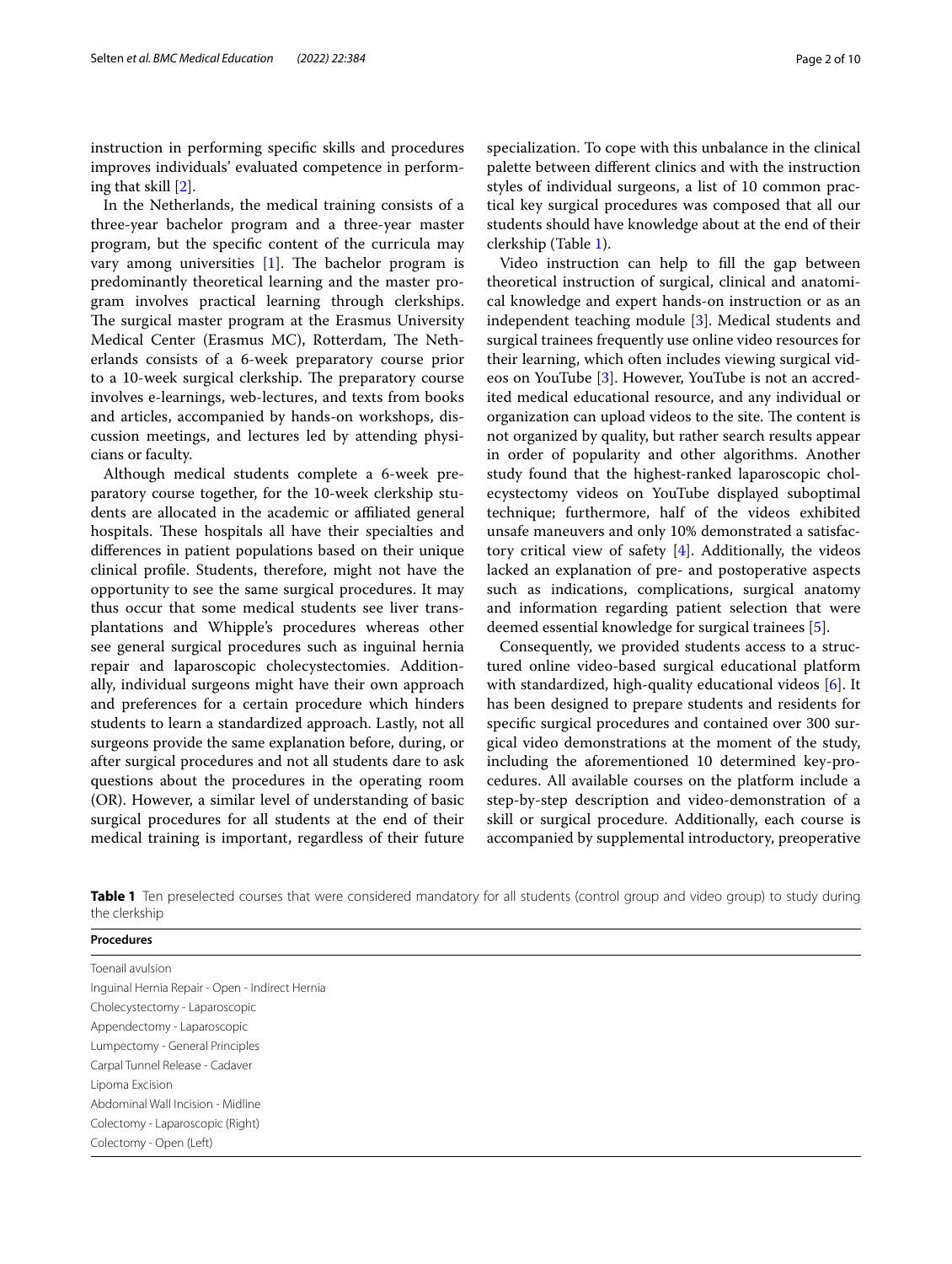and postoperative textual sections, anatomical illustrations, multiple-choice examinations and in most courses also interactive anatomical 3D models.

We hypothesized that these educational videos would help to standardize and improve the learning experience of the medical students in the video group compared to students who did not have access to the platform. We also hypothesized that these videos would help to ensure that all medical students get optimal exposure to the 10 predefned key-procedures, regardless of the actual attendance in the diferent hospitals.

The purpose of this study was to assess the educational value of instructional videos on surgical knowledge of essential basic surgical procedures as well as feelings of preparedness before and during the general surgery clerkship as reported by students and their supervisors.

### **Methods**

#### **Study population**

Between February 2019 and June 2019, 178 fourth-year medical students of the Erasmus MC were approached at the start of their surgical clerkships for inclusion in this study. Written consent was obtained. The study protocol was approved by the medical ethical committee of the Erasmus MC, Rotterdam, The Netherlands (METC-2019.0564).

All students participated in a 6-week preparatory course followed by a 10-week clinical clerkship. During this clerkship, students were distributed over 12 teaching hospitals in the region of Rotterdam (3-15 students per hospital, depending on the size of the hospital).

Four hundred ffty students participate in the course and clerkship each year, divided by the university into 5 consecutive starting cohorts of 90 students on average based on progress in the frst 3 years of medical school (bachelors program). For this study, we chose to use the university's consecutive cohorts to divide the students into the "control group" and the "video group". The first 90 students that followed the standard surgical curriculum were included in this study as the control group (Fig. [1](#page-3-0)) and were advised to study the 10 key-procedures (Table [1](#page-1-0)). The second group of 90 students was included as the video group and also followed the standard surgical curriculum, and in addition received unlimited, voluntary access to a structured online video-based surgical educational platform on surgical procedures, skills, and anatomy  $[6]$  $[6]$ . Students in the video group had access to all courses including the videos on the online platform and were advised to complete the ten preselected courses covering the key-procedures (Table [1](#page-1-0)). These 10 cases were chosen based on the incidence in general and abdominal surgery.

# **Surveys**

Both the control and video group were given a survey at the end of their 6-week preparatory course (T0) and at the end of their 10-week clerkship (T1), which they could fill in anonymously (Fig. [1](#page-3-0)). The first survey  $(T0)$ included questions related to the student demographics and preparation for the clerkship (Additional fle [1](#page-8-0): Appendix 1). Questions were about two domains: 9 questions regarding self-reported knowledge on surgical anatomy, surgical objectives, and complications. Overall student self-assessment was rated on a 5-point Likert scale. This survey was followed by a knowledge test including questions focused on the surgical and anatomical knowledge of the students (Additional file  $2$ : Appendix 2). The questions concerning students' knowledge included diferent surgical disciplines (general, oncological, orthopedic/trauma, and gastrointestinal) and did not influence the students' official grades. The questions were written by 4 teachers involved in this study (J.S., E.A, T.W., J.J.) whom all have experience in writing test questions for medical student examinations and educational surveys. Students were not informed about the results of the pretest after they completed it. The second questionnaire  $(T1)$  included 35 questions concerning their experiences (observed surgical procedures and preparation time) during the clerkship, the multimedia sources they used in preparation of and during the clerkship, and their overall opinion regarding these 10 weeks (Additional fle [3](#page-8-2): Appendix 3 (control group) and Additional fle [4](#page-8-3): Appendix 4 (video group)). The knowledge test at  $T1$ covered the same topics as in the pre-test (Additional file  $5$ : Appendix 5). All questionnaires (T0 and T1) in both groups were flled in on paper in the presence of an attending physician to prevent students from looking up the correct answers and discussion amongst students. Data about user activity on the Incision Academy were directly retrieved from the platform.

At the end of the clerkship (T1), all supervising surgeons in afliated hospitals received a digital questionnaire regarding the surgical knowledge and overall performance of the medical students on a 5-point Lik-ert scale (Additional file [6:](#page-8-5) Appendix 6). This questionnaire was not about individual students, but the groups as a whole and was, therefore, sent twice – once for the control group, and once for the video group (Fig. [1](#page-3-0)). Supervising surgeons were informed that a study was being conducted on the availability of study sources for students during the clerkship, they were however blinded and not informed that the video group had access to an online video-based surgical educational platform.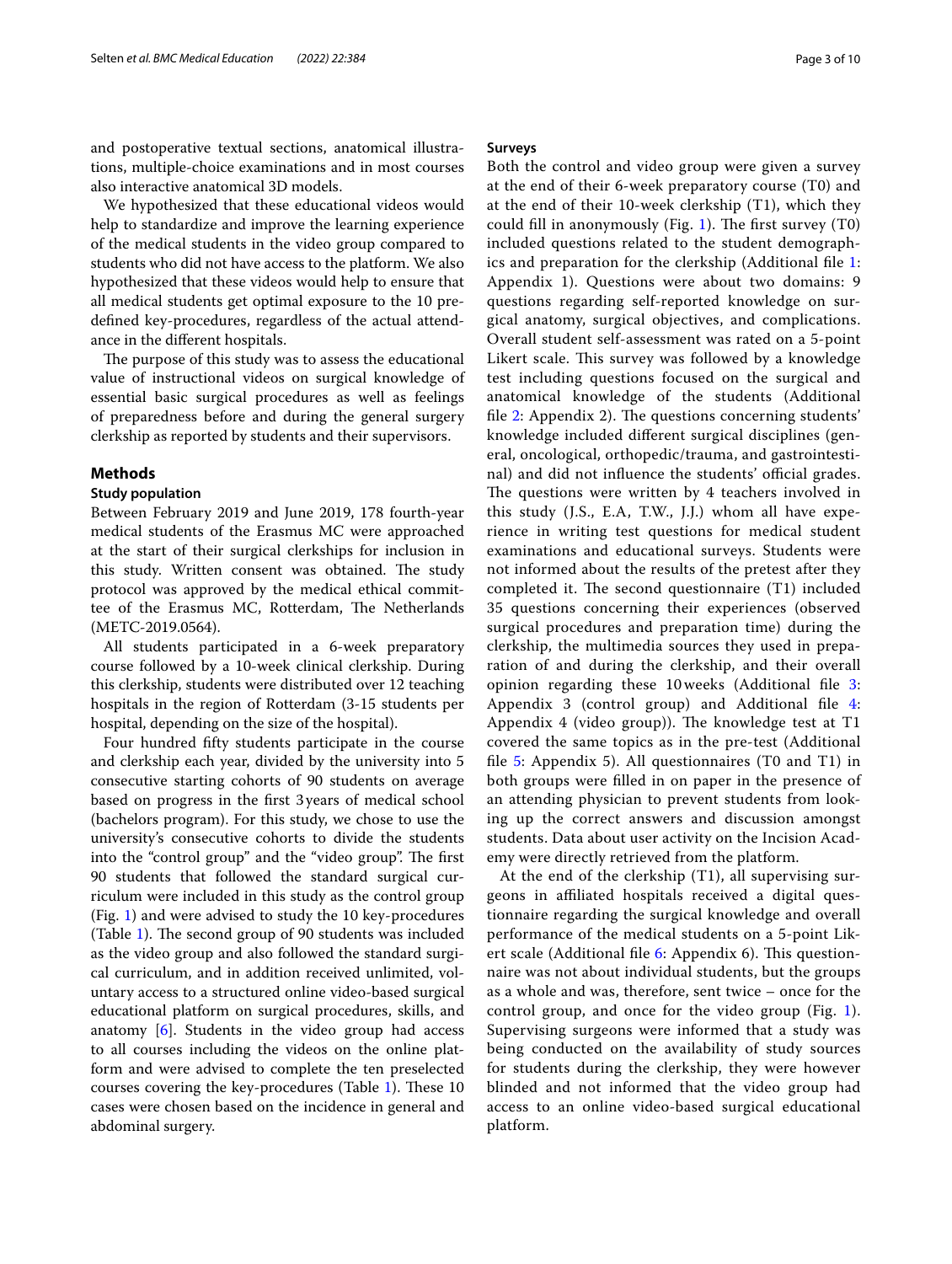

# <span id="page-3-0"></span>**Outcomes and defnitions**

The difference in self-assessed knowledge and test results between the control group and the video group was the primary outcome of the study. Secondary outcomes were the length of preparation time, number of observed surgical procedures, types of study sources students used to study, and their evaluation. Also, the overall evaluation of both groups on group level by the supervising surgeons was considered a secondary outcome.

# **Statistical analysis**

The Shapiro-Wilk test was used to test normality. Normally distributed data were analyzed using paired Student t-test when comparing pre- and post-procedural knowledge test results. The unpaired Student t-test was used when comparing results based on diferences in demographics, course participation, and post $clerkship (T1) results between groups. The non-normal$ distributed data were described by the median and range or interquartile range (IQR). The Mann-Whitney *U* test was used to compare ordinal data between groups and the  $\chi^2$  test was used for categorical data. Diferences in outcome measures between T0 and T1 in both groups were compared by using linear regression.

All statistical analyses were done with SPSS (IBM Corp. Released 2016. IBM SPSS Statistics for Windows,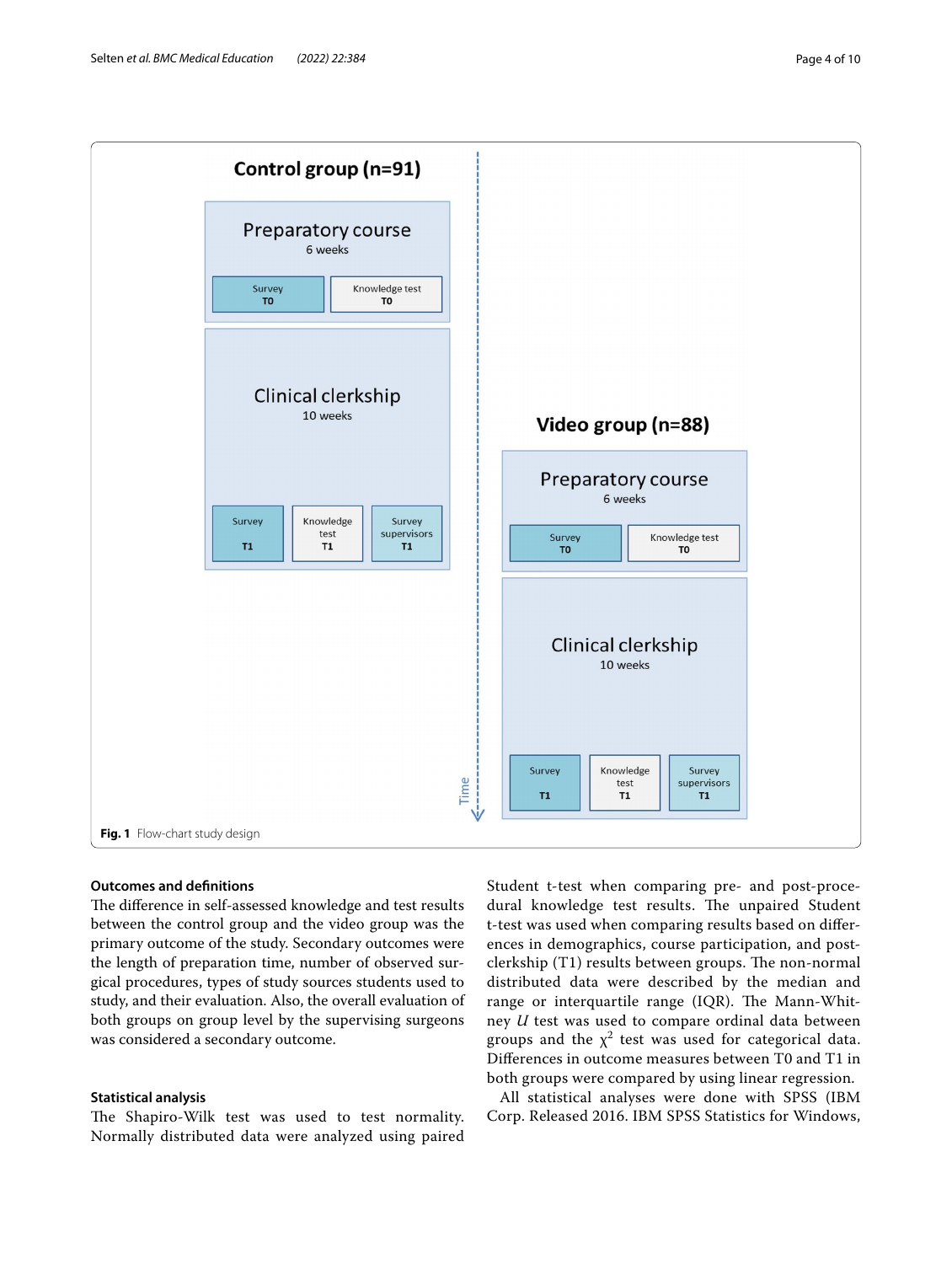Version 24.0. Armonk, NY: IBM Corp.). A *p*-value of less than 0.05 was considered statistically signifcant.

# **Results**

# **Baseline characteristics**

A total of 91 students were included in the control group and 86 in the video group. In the control group 60 students (66%) flled in the survey at T0 and 46 (51%) at T1. In the video group, 77 students flled in the survey at T0 (90%) and 45 (52%) at T1.

Participants in the control and video groups did not difer in age (mean 24.5, SD 2.7 years vs mean 24.7, SD 3.3 years;  $p = 0.85$ ) or gender (39 female (65%) vs 54 female (70%);  $p=0.39$ ). Students also did not differ in prior surgical experience  $(p=0.42)$  nor in their desire to pursue a career in surgery at T1 ( $p$  = 0.84) (Table [2](#page-4-0)).

# **Self‑reported surgical knowledge and test results**

The internal consistency of the measurements at T0 and T1 were reliable. Students in the control group had a marginally better self-reported knowledge at the start of the clerkship (Table [3](#page-4-1)). However, the increase in self-reported knowledge during the clinical clerkship in the video group was significantly greater  $(p=0.03 \text{ Fig. 2})$  $(p=0.03 \text{ Fig. 2})$  $(p=0.03 \text{ Fig. 2})$ . Furthermore, students in the control group scored slightly better on tested surgical knowledge prior to the clerkship (Table [3\)](#page-4-1). Similarly, the increase in the percentage of correctly answered questions was significantly greater in the video group. Scores on the knowledge test in the control group increased from 43.6 (SD 10.9) to 58.5 (SD 12.4) versus 40.2 (SD 11.0) to 66.3 (SD 7.9) in the video group (*p* < 0.001, Fig. [3\)](#page-5-1).

<span id="page-4-0"></span>**Table 2** Comparison of baseline characteristics between the control group and the video group

|                                           | Control group (n=60) | Video group $(n=77)$ | p value |
|-------------------------------------------|----------------------|----------------------|---------|
| Gender                                    |                      |                      | 0.39    |
| Female (%)                                | 39(65)               | 54 (70)              |         |
| Male (%)                                  | 21(35)               | 23(33)               |         |
| Mean age (SD)                             | 24.5(2.7)            | 24.7(3.3)            | 0.85    |
| Experiencet                               |                      |                      | 0.42    |
| No prior experience                       | 28                   | 28                   |         |
| Work experience in non-surgical specialty | -23                  | 34                   |         |
| Work experience in surgical specialty     | 9                    | 12                   |         |
| Pursue career in surgery#                 | $3(2-4)$             | $3(2-4)$             | 0.84    |

† Practical working experiences (e.g. student job) in a hospital before the current internship

 $\ddagger$  I would like to pursue a career in a surgical specialty (1 = definitely not - 5 = yes, definitely)

#### <span id="page-4-1"></span>**Table 3** Results survey at T0 andT1 for both groups

|                                    | Control group     |                  | Video group       |                  | p-value |
|------------------------------------|-------------------|------------------|-------------------|------------------|---------|
|                                    | Before start (T0) | End $(T1)$       | Before start (T0) | End $(T1)$       |         |
| I feel I have sufficient sources   |                   |                  |                   |                  |         |
| Cronbach's a                       | 0.72              | 0.88             | 0.76              | 0.84             | 0.001   |
| Median (IQR)                       | $3.6(3.2 - 4.0)$  | $3.8(3.3 - 4.2)$ | $3.5(3.0 - 4.0)$  | $4.2(3.8 - 4.6)$ |         |
| I feel I have sufficient knowledge |                   |                  |                   |                  |         |
| Cronbach's q                       | 0.69              | 0.77             | 0.77              | 0.81             | 0.03    |
| Median (IQR)                       | $3.4(3.0 - 3.7)$  | $4.0(3.7 - 4.2)$ | $3.2(3.0 - 3.7)$  | $4.1(3.9 - 4.4)$ |         |
| Multimedia                         |                   |                  |                   |                  |         |
| Cronbach's a                       |                   | 0.80             |                   | 0.80             | 0.002   |
| Median (IQR)                       |                   | $3.9(3.6 - 4.3)$ |                   | $4.4(3.8 - 4.8)$ |         |
| Knowledge test scores (%)          |                   |                  |                   |                  |         |
| Mean (SD)                          | 43.6 (10.9)       | 58.5 (12.4)      | 40.2(11.0)        | 66.3(7.9)        | 0.0001  |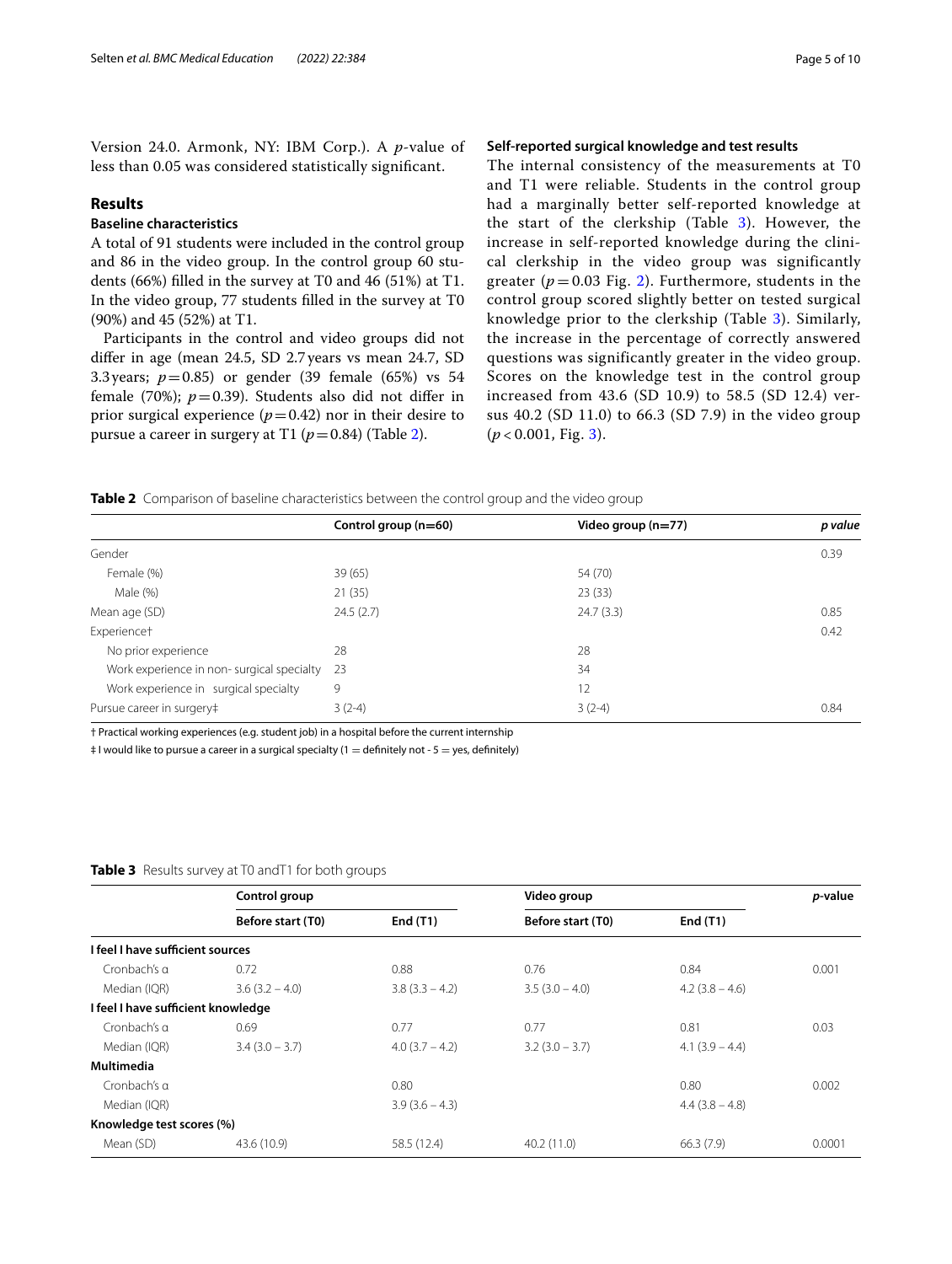

<span id="page-5-0"></span>

# <span id="page-5-1"></span>**Observed surgical procedures**

The median number of self-reported observed surgical procedures did not vary signifcantly between groups  $(p=0.83)$ ; median 50 (IQR 40 – 66) in the control group and median 50 (IQR  $40 - 80$ ) in the video group. Neither did the self-reported number of surgical procedures in which the student was able to participate actively or was scrubbed in; median 30 (IQR 22 – 40) in the control group and median 30 (IQR  $20 - 46$ ) in the video group  $(p=0.836)$ .

Furthermore, the self-reported time spent on preparation for a procedure did not difer between the control and video group; median 30min (IQR 20 – 45min.) in the control group and median 30min. (IQR 19 - 45min.) in the video group  $(p=0.17)$ .

#### **Study sources**

On average at T1, students reported using 4 diferent sources to prepare themselves for procedures (median 4  $( IQR 3 – 5)$  in the control group and 4  $( IQR 3 – 4)$  in the video group,  $p=0.79$ ). In both groups, a Dutch website dedicated to operative notes and descriptions was most frequently reported as an important source (65% in the control group and 62% in the video group). Furthermore, in both groups, almost half of the students reported using YouTube [\[7](#page-9-6)] as one of their main sources for preparing for surgical procedures  $(n=24 \ (52%)$  and  $n=22 \ (49%)$ ;  $p=0.76$ ). Other sources included other internet sites (e.g. UpToDate [\[8](#page-9-7)], MedInfo [[9](#page-9-8)]; 29% overall), anatomy books (e.g. Gray's Anatomy [[10\]](#page-9-9), Sobotta [[11\]](#page-9-10); 78% overall), guideline databases (e.g. AO trauma [[12\]](#page-9-11), Guidelines by the Dutch Federation of Medical Specialists [[13\]](#page-9-12); 27% overall) and the e-learnings and lectures from the course prior to the clerkship (31% overall).

The earlier described Incision Academy video platform had 2221 visits by 79 students (92%) (mean 27 visits per student) in the 10weeks the website was available to them. Only 3 students with an account did not use their account (4%). At the time of this study, the website hosted 374 courses and students watched a total of 257 diferent courses (69%) and completed 136 of these courses (53%).Of the 10 recommended courses, the "laparoscopic cholecystectomy" was viewed most often (*n*=51) but the "partial toenail avulsion" course was viewed the least number of times (*n*=19). Outside of these recommended courses, students most often viewed the "Totally Extraperitoneal (TEP) Repair" $(n=36)$ . There was a clear peak in use of the platform during the clerkship, more specifcally on weekdays. No videos were viewed during the preparatory course prior to the clerkship (data not shown).

Students in both groups started their clerkship with a low overall rating of the availability of study sources to prepare themselves for the clerkship, general procedures, basic surgical skills, specialized surgical procedures, and surgical anatomy (Fig. [4\)](#page-6-0). At the end of the clerkship, both groups showed an increase in the evaluation of the availability of study sources, although this increase was significantly greater in the video group (control group: ∆0.2; video group: ∆0.7,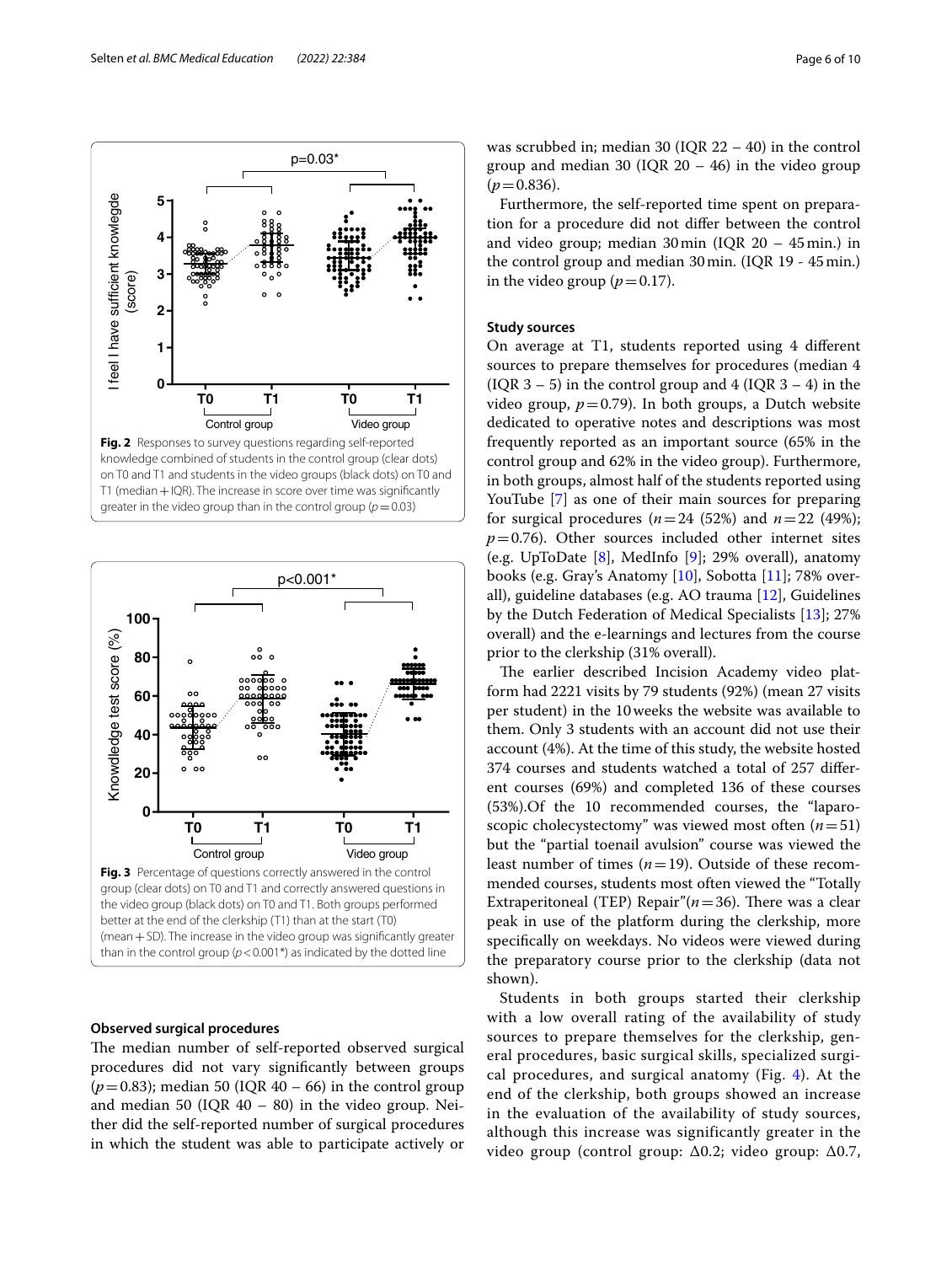

<span id="page-6-0"></span> $p$  < 0.001). Furthermore, the students in the video group rated the quality of the multimedia sources they used significantly higher (control group; 3.9 (IQR 3.6 – 4.3), video group; median 4.4 (IQR 3.8 – 4.8), Table [3](#page-4-1); Fig. [5](#page-6-1)). The vast majority (98% of students) rated the online video platform as indispensable for future students in the clerkship.

# **Supervising surgeons**

Of the 12 participating hospitals, 10 supervising surgeons flled in the survey concerning students in the control group  $(83%)$  and 7 for the video group  $(58%)$ . They had a median of 5years of experience in supervising medical students (range  $1 - 20$  years) and all of them had input from their colleagues on all of the students when giving feedback and flling out the survey. On questions regarding students' knowledge (Cronbach's  $\alpha$  = 0.798), the control group scored lower than the video group (median 2.9 (IQR 2.7 – 3.5) versus 3.5 (IQR 3.3 – 4.0)); which was not signifcantly diferent due to the small number of participants ( $p=0.17$ ). On questions regarding the availability of study sources (Cronbach's  $\alpha$  = 0.837), the video group scored higher (median  $3.75$  (IQR  $- 3 - 4.3$ )) than the control group (median 3.4 (IQR  $3 - 3.8$ )),  $p = 0.49$ ). The self-confidence of students in general and in the OR specifically (combined factor Cronbach's  $\alpha$  = 0.856), was similar (median 3 versus 3). However, 3 out of 10 supervisors ranked the self-confdence of students "low" in the control group, versus none in the video group.



<span id="page-6-1"></span>Six of the 10 surgeons indicated students in the control group lacked high-quality video material to prepare themselves for procedures. However, no supervisor indicated students lacked preparation material in the video group, and 2 of them specifed that they noticed signifcant improvements in peri-operative knowledge in stu-

### **Discussion**

dents in this group.

Students are expected to acquire surgical skills and knowledge during the clinical clerkships, while time and exposure to different procedures are limited. The need to ensure similar medical education to all students, in a landscape of increasing diferentiation among surgical (sub) disciplines and hospitals and thus decreasing exposure to all facets of surgery, is a challenge to every medical school. However, newer learning tools, such as online surgical videos and courses to supplement traditional didactic lectures and hospital-based learning are becoming available. In this study, we found that surgical knowledge increased signifcantly during the surgical clerkship when students are provided access to a structured online video-based surgical education platform in addition to the standard surgical curriculum. More importantly, surgical knowledge was more uniformly spread in students in the video group, despite the inhomogeneous exposure to diferent "live" surgical procedures due to diferences in teaching hospitals. Also, self-reported knowledge increased signifcantly over the course of the clerkship in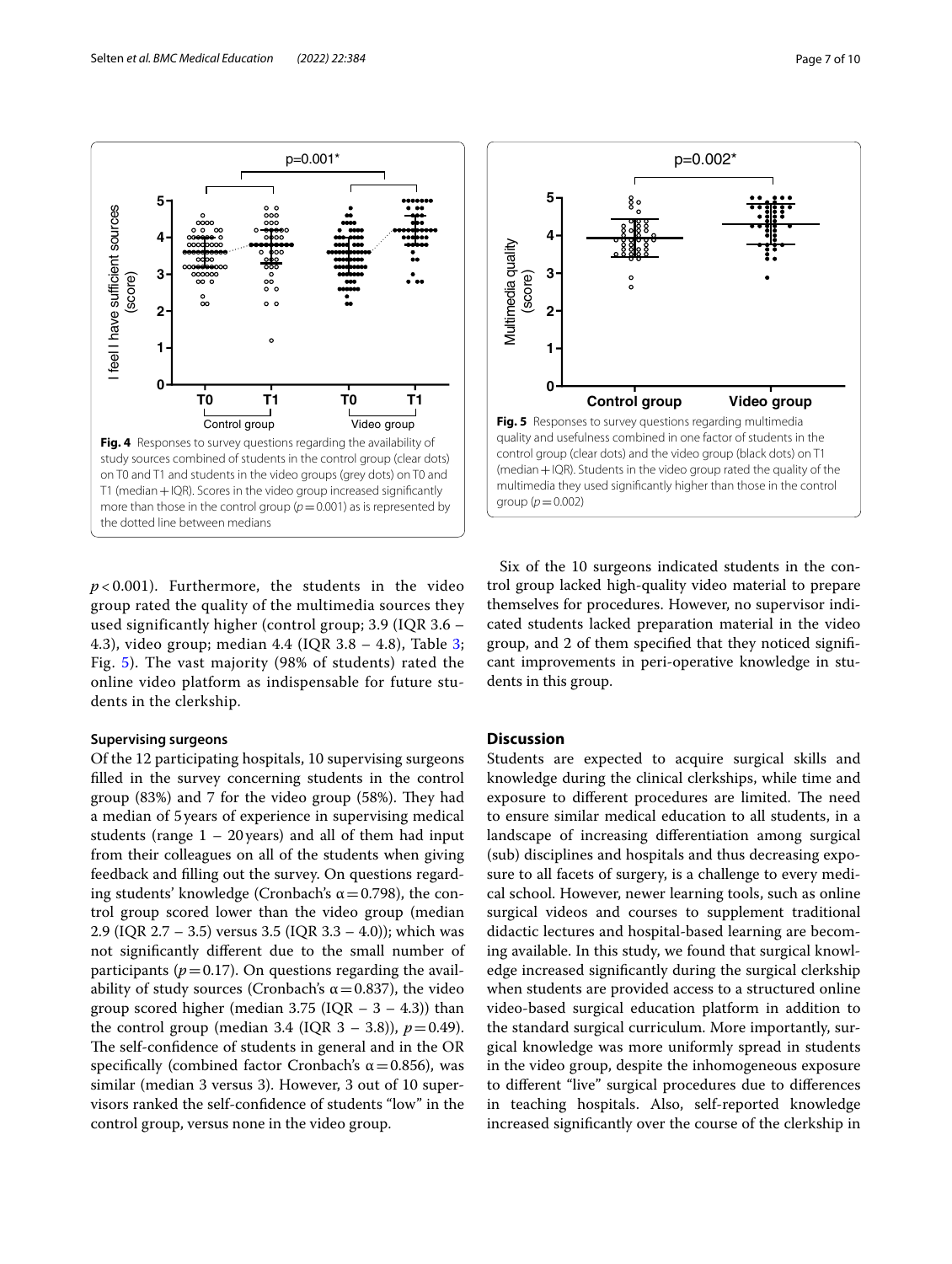the video group compared to students who did not have access to this platform and who used publicly available sources. It is interesting to note that the control group had previously out-performed their peers in the test group, but this advantage was seemingly negated by the use of the video platform. Students felt more prepared due to better tools and sources for the clerkship in general and for the diferent interventions they were going to see specifcally. Because the access to the video's did not stop for all student immediately after the surgical clerkship, several students also viewed video's for the urology and gynecology courses  $(n=62)$ . This shows that students had a positive experience with the platform and continued to use it beyond the scope of our study. They almost unanimously rated the platform essential for future students in the clerkship. Furthermore, the supervising surgeons ( $n=10$ ) in this study rated the knowledge of the students in the video group higher compared to the control group.

Earlier studies have reported comparable positive results of increased knowledge and self-confdence of students from educational surgical videos [[14–](#page-9-13)[17\]](#page-9-14). Several features of this type of education can explain these efects. First, students have the time to prepare themselves beforehand by viewing an uncomplicated procedure, and therefore know what to expect. These videos can be watched and -selectively - re-watched at the students' desired pace and moment (just in time). Consequently, they will be able to concentrate better on the next procedural steps during the live operation and have fewer problems determining surgical anatomy. Feeling prepared also increases student confdence and therefore facilitates optimal learning in the operating theatre  $[18–20]$  $[18–20]$  $[18–20]$  $[18–20]$ .

Furthermore, the structured step-by-step explanations of surgical procedures decrease the cognitive load by fragmentation of the study material  $[16]$  $[16]$  $[16]$ . The structured pre-, per- and post-operative objectives form an essential part of the preparation for the procedure and provide relevant information based on validated sources and guidelines. This is especially important because inexperienced students may not be able to tell if a shown procedure on a non-official platform is following national or international guidelines [\[21](#page-9-18), [22\]](#page-9-19). Although the majority of students use YouTube as a learning tool in medical school, recent studies have shown that half of the educational videos of laparoscopic cholecystectomies on YouTube showed dangerous situations and only 10 followed the international guidelines in demonstrating the "critical view of safety" [\[4](#page-9-3), [23,](#page-9-20) [24\]](#page-9-21). Another review that focused on videos on the treatment of distal radius fractures found that only 16 of the 68.000 videos met the international criteria [[25](#page-9-22)]. Videos of knee arthrocentesis were deemed suitable for educational purposes in 62% of cases [[21](#page-9-18)]. A study focusing on facelift procedures points out that videos for educational purposes did not cover pre- and postoperative aspects as indications, complications, and patient selection [[26](#page-9-23)]. These results indicate that students need to be cautious when using YouTube videos in their learning and preparation  $[3, 27-31]$  $[3, 27-31]$  $[3, 27-31]$  $[3, 27-31]$ . The courses on the online video-based surgical education platform in this study follow international guidelines and are supervised by expert surgeons, anatomists, and surgical educators.

In this study, the use of this platform by students was voluntary. By incorporating the platform as an obligatory learning and teaching tool for students and teachers, the learning yield may increase. And although this study or its contents were not officially included in the fnal exams, we did see overall higher scores on the exam in the video group (data not shown). Additionally, students used the platform solely during the clinical clerkship and not during the preparatory course. This might be explained by the extensive number of texts, videos and cases they have to study during the course prior to the clerkship. However, this also shows that students indeed use the videos as a tool to prepare themselves for the procedures they are going to encounter in the hospitals.

Lastly, structured, high quality, educational videos offer a more homogeneous education for students independent of the surgeons and procedures they encounter during their clerkship. One of the problems we wanted to overcome with the incorporation of an online videobased educational platform was the diferences in surgical exposure for the students enrolled in the academic center (Erasmus MC) or one of the eleven afliated community hospitals. Even though several studies have found no differences in performance and study results between students in academic or community hospital clerkships, we found in this study that students assigned in the university center for the clerkship reported longer preparation times for procedures (data not shown) [\[32](#page-9-26), [33](#page-9-27)]. Procedures performed in tertiary centers are generally more complicated and information on these procedures is less readily available and more complex. Understandably, these students also reported lower numbers of observed interventions and fewer operations in which they actively participated. However, the location of the clerkship did not afect students' test scores on the knowledge test  $(p=0.06)$  or the mandatory university test  $(p=0.15;$  data not shown).

# **Strengths and limitations**

Unfortunately, randomization in this study was unfeasible. Due to the nature of the intervention in the video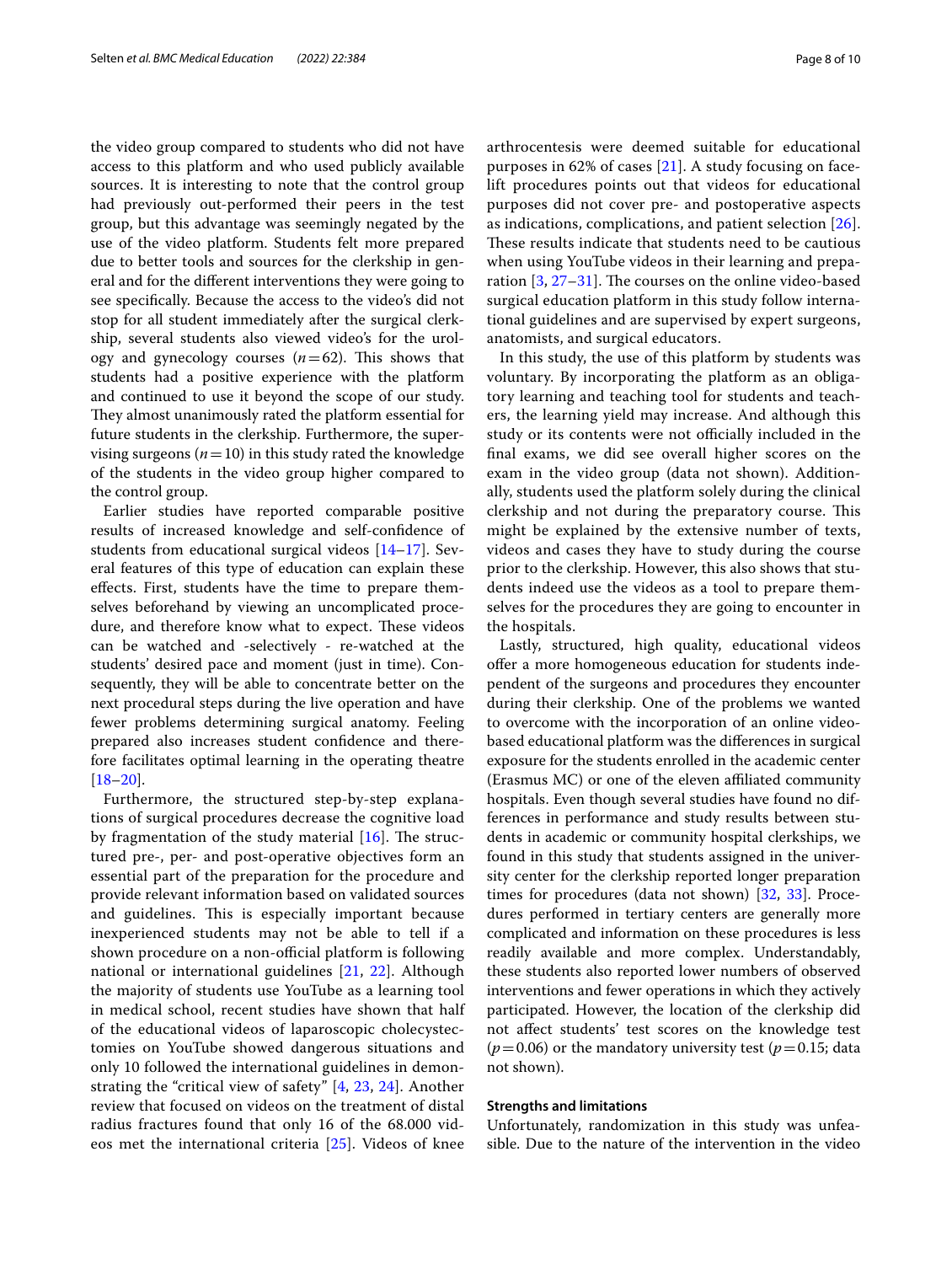group, two consecutive cohorts were needed to avoid contamination of the groups by cross-contact of the students in daily life or via social media as much as possible. As mentioned, the selection for these consecutive cohorts was made by the university and based on students' progress in the previous 3 years of medical school. Therefore, students that progressed faster through the frst 3years were placed in the frst group (control group), and the students that required more time for the frst 3 years in the second group (video group). This effect is visible in the knowledge test scores at T0 where the control group had slightly higher scores  $(p=0.09)$ , but that is reversed at T1 with higher scores for the video group, underlining the effect of the intervention ( $p=0.001$ ).

Although a large number of students participated in this study, the decreasing number of students flling out the second survey might overestimate the increase in self-reported knowledge and test scores. Highly motivated students may engage more in available study materials and may have been more eager to fll out the surveys. We did see a diference between the control and video group in the number of surveys flled out at T0 (66% vs 90%) because the second group had already had an introduction to the platform prior to flling out the first survey. This difference in the number of filled out surveys was not seen at T1. Furthermore, we did not see a signifcant diference in students interested in a career in a surgical specialty in both groups or in scores on the knowledge test in students that indicated to be interested in a career in surgery and those who were not.

Also, because theoretical knowledge is the easiest to test, this might misjudge technical abilities, clinical thinking, and skills like communication, professionalism, and teamwork in students. Although we did see a clear trend in more positive opinions of the surgeons on students in the video group in this regard, these results were not signifcantly diferent due to the small number of surgeons in our cohort.

#### **Implications**

This study demonstrates intensive use by students, an increase in self-reported and tested knowledge, and better evaluations of supervising surgeons. This is especially true in the case of diferences in exposure that occurs between hospitals. With increased use, the database of courses including videos can be expanded to include more complex operations and diferent approaches to certain procedures. When used internationally, a more standardized universal language for surgical procedures can be created which may facilitate (research) collaborations in the future within the surgical community and beyond.

# **Conclusion**

The addition of high quality and structured video courses of surgical procedures and skills to standard surgical curriculum improved self-reported knowledge and tested knowledge in students during their surgical clerkship. Student satisfaction regarding the availability of highquality study sources was higher in the video group and students felt more prepared for the clerkship in general and for specifc procedures. Furthermore, supervising surgeons scored the knowledge and skills of the students with access to the online video platform higher. The various courses on this platform facilitate learning objectives prior to the procedure students will see or participate in and ensure a homogeneous surgical experience for all students. Based on the fndings in our study, we suggest providing access to a high-quality video platform to all students in the clinical phase of their training.

#### **Abbreviations**

IQR: Interquartile Range; METC: Medical ethical committee; OR: Operating Room; SD: Standard deviation; T0: Time at the start of the clerkship; T1: Time at the end of the clerkship.

#### **Supplementary Information**

The online version contains supplementary material available at [https://doi.](https://doi.org/10.1186/s12909-022-03314-w) [org/10.1186/s12909-022-03314-w.](https://doi.org/10.1186/s12909-022-03314-w)

<span id="page-8-5"></span><span id="page-8-4"></span><span id="page-8-3"></span><span id="page-8-2"></span><span id="page-8-1"></span><span id="page-8-0"></span>

| <b>Additional file 1.</b> Student questionnaire - T0 - Demographics.                 |
|--------------------------------------------------------------------------------------|
| Additional file 2. Student questionnaire - T0 - Surgical knowledge.                  |
| <b>Additional file 3.</b> Student questionnaire - T1 - Demographics - control group. |
| <b>Additional file 4.</b> Student questionnaire - T1 - Demographics - video group.   |
| <b>Additional file 5.</b> Student questionnaire - T1 - Surgical knowledge.           |
| <b>Additional file 6.</b> Supervisor questionnaire - T1.                             |

#### **Acknowledgements**

We would like to specifically thank all the supervisors in the different hospitals; B. Lamme, B.R. Toorenvliet, C. Contant, D. Roos, H. Lont, H. Theeuwes, I. Dawson, M. Staarink, G.J. van Eijck, E. Veen, and H. Nijhof.

#### **Authors' contributions**

J.S. contributed to the conceptualization and design of the study, gathered and analyzed the data and created the frst draft. T.N. contributed to the conceptualization and design of the study and revised the article. E.A. conceptualized and designed the study, including the questionnaires. S.K. contributed to the conceptualization and design of the study, including the questionnaires, gathered and analyzed the data and revised the article. T.W. conceptualized and designed the study, including the questionnaires, and revised the article. J.J. conceptualized and designed the study, including the questionnaires, and revised the article. All authors approved the fnal manuscript for publication.

#### **Funding**

This research did not receive any specifc grant from funding agencies in the public, commercial, or not-for-proft sectors.

#### **Availability of data and materials**

The datasets used and analyzed during the current study are available from the corresponding author on reasonable request. The datasets might be used for further research on the subject and is therefor not publicly available at the time.